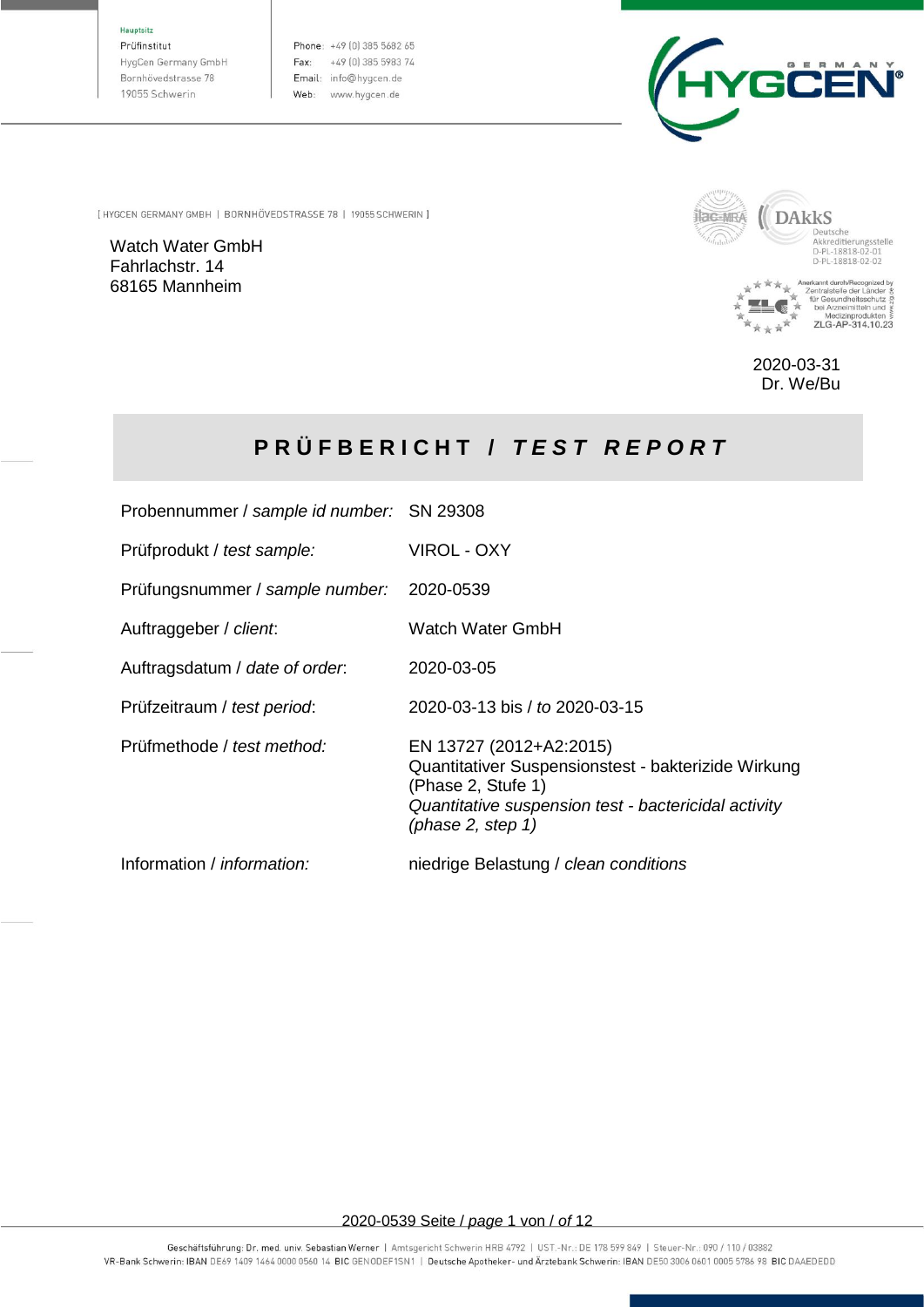

# **Identifizierung der Probe /** *identification of the sample*

| Probennummer / sample id number:                                                                                            | SN 29308                                        |
|-----------------------------------------------------------------------------------------------------------------------------|-------------------------------------------------|
| Prüfprodukt / test sample:                                                                                                  | <b>VIROL - OXY</b>                              |
| Chargennummer / batch number:                                                                                               | VO2020D03M03                                    |
| Lieferdatum / date of delivery:                                                                                             | 2020-03-09                                      |
| Lagerbedingungen / storage conditions:                                                                                      | die des Herstellers / those of the manufacturer |
| Vom Hersteller zur Anwendung empfohlenes<br>Verdünnungsmittel / product diluent<br>recommended by the manufacturer for use: | Leitungswasser / tap water                      |
| Aussehen / appearance:                                                                                                      | rosa Pulver / pink powder                       |
| Geruch / odour.                                                                                                             | produktspezifisch / product specific            |
| Wirkstoffsubstanz(en) laut Herstellerangaben /<br>active substance(s) according to the<br>manufacturer:                     | in 100g / per 100g:<br>4.67g $H_2O_2$           |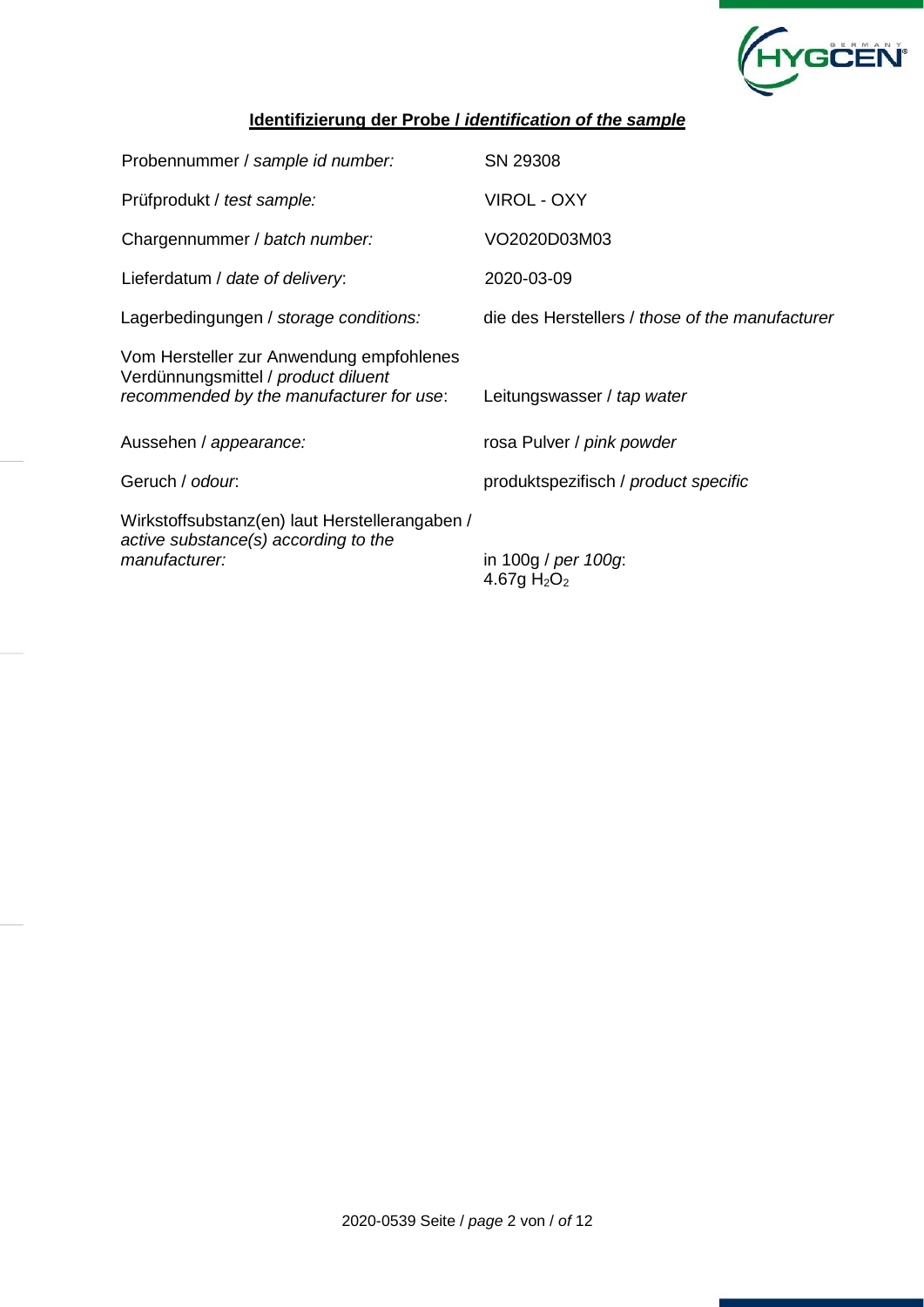

## **Prüfverfahrensbeschreibung /** *description of the test method*

| Prüfmethode / test method:                                                     | EN 13727 (2012+A2:2015)<br>Quantitativer Suspensionsversuch zur Bestimmung der<br>bakteriziden Wirkung im humanmedizinischen Bereich -<br>Prüfverfahren und Anforderungen (Phase 2, Stufe 1) |                                                                                                      |  |  |  |  |  |  |
|--------------------------------------------------------------------------------|----------------------------------------------------------------------------------------------------------------------------------------------------------------------------------------------|------------------------------------------------------------------------------------------------------|--|--|--|--|--|--|
|                                                                                | EN 13727 (2012+A2:2015)<br>Quantitative suspension test for the evaluation of<br>bactericidal activity in the medical area - Test method<br>and requirements (phase 2, step 1)               |                                                                                                      |  |  |  |  |  |  |
|                                                                                | SOP 02-051                                                                                                                                                                                   |                                                                                                      |  |  |  |  |  |  |
| Prüftemperatur(en) /<br>test temperature(s):                                   | $20^{\circ}$ C ± 1°C                                                                                                                                                                         |                                                                                                      |  |  |  |  |  |  |
| Produktprüfkonzentration(en) /<br>sample test concentration(s):                | 2%, 1%, 0.5% (m/v)<br>tatsächliche Prüfkonzentration(en) /<br>real test concentration(s)                                                                                                     |                                                                                                      |  |  |  |  |  |  |
| Aussehen der Produktverdünnung(en) /<br>appearance of the product dilution(s): | klar / clear                                                                                                                                                                                 |                                                                                                      |  |  |  |  |  |  |
| Belastungssubstanz(en) /<br>interfering substance(s):                          | niedrige Belastung / clean conditions:<br>0,3g/l Rinderserumalbumin / 0.3g/l bovine serum albumin                                                                                            |                                                                                                      |  |  |  |  |  |  |
| Prüfkeim(e) / test organism(s):                                                | Staphylococcus aureus<br>Enterococcus hirae<br>Escherichia coli K12<br>Pseudomonas aeruginosa<br>Proteus mirabilis                                                                           | <b>ATCC 6538</b><br><b>ATCC 10541</b><br><b>NCTC 10538</b><br><b>ATCC 15442</b><br><b>ATCC 14153</b> |  |  |  |  |  |  |
| Einwirkzeit(en) / contact time(s):                                             | 1, 5 und / and 10 Minuten / minutes                                                                                                                                                          |                                                                                                      |  |  |  |  |  |  |
| Bebrütungstemperatur /<br>incubation temperature:                              | $36^{\circ}$ C ± 1 $^{\circ}$ C – 48h                                                                                                                                                        |                                                                                                      |  |  |  |  |  |  |
| Auszählverfahren / counting procedure:                                         | Gussplattenverfahren / pour plate technique                                                                                                                                                  |                                                                                                      |  |  |  |  |  |  |
| Probenverdünnungsmittel /<br>diluent used for test solution:                   | Wasser standardisierter Härte /<br>hard water according to standard                                                                                                                          |                                                                                                      |  |  |  |  |  |  |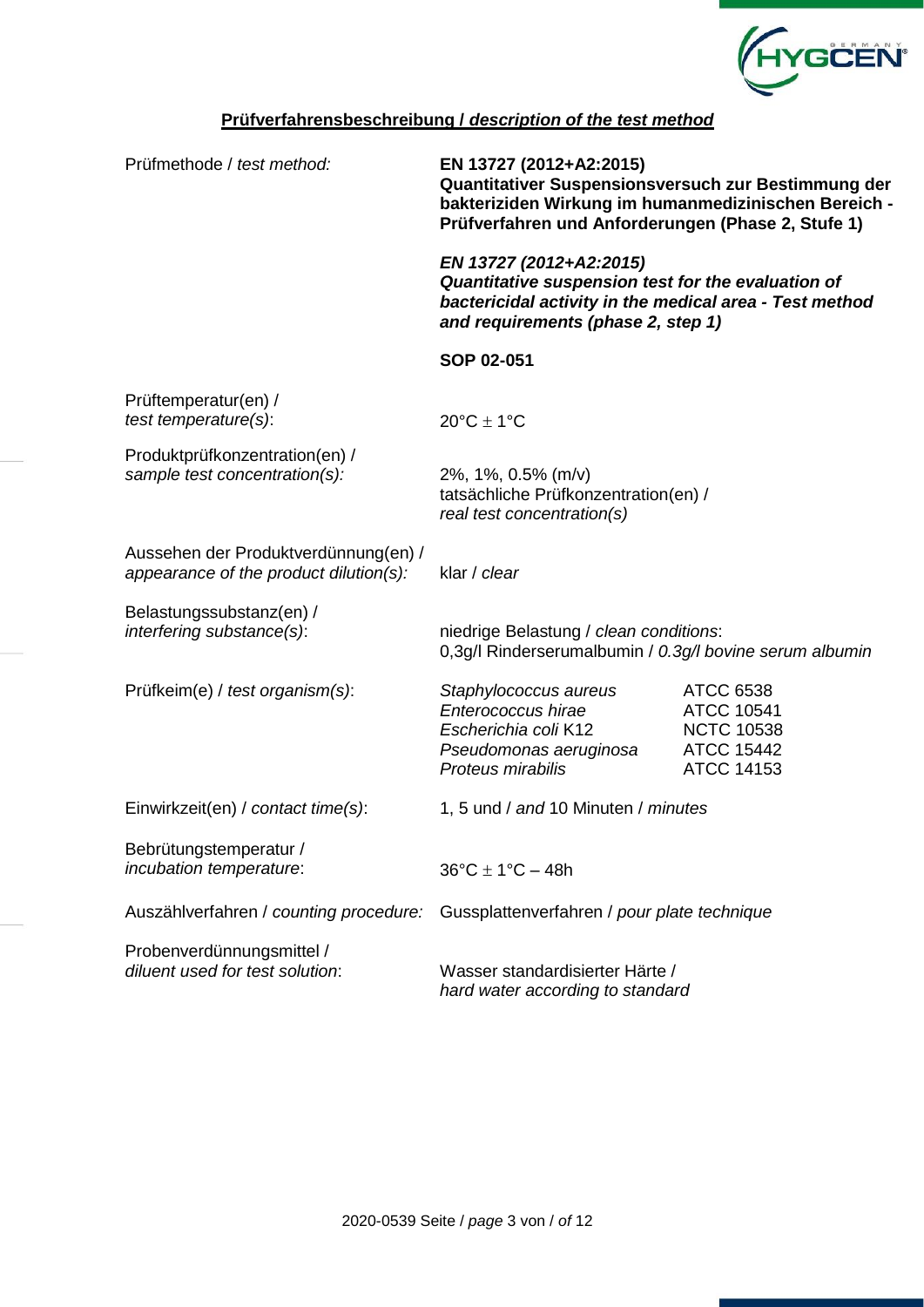

Verfahren der Neutralisation /<br>method of neutralisation:

*method of neutralisation*: Verdünnungs-Neutralisation / *dilution neutralisation*

Neutralisationsmedium / *neutraliser*: 3,0% Tween 80 + 0,3% Lezithin + 3,0% Saponin + 0,1% Histidin + 0,5% Natrium- Thiosulfat / *3.0% polysorbate 80 + 0.3% lecithine+ 3.0% saponin + 0.1% histidine + 0.5% sodium thiosulphate*

Stabilität und Aussehen des Gemisches während des Prüfablaufs / *stability and appearance of the mixture during the* 

*procedure:* Ausfällungen oder Ausflockungen bei 2%, 1% und 0,5% / *precipitation or flocculation excapt 2%, 1% and 0.5%*

#### **Prüfanforderung / test** *requirement:*

EN 13727: Reduktion / *reduction* ≥ 5lg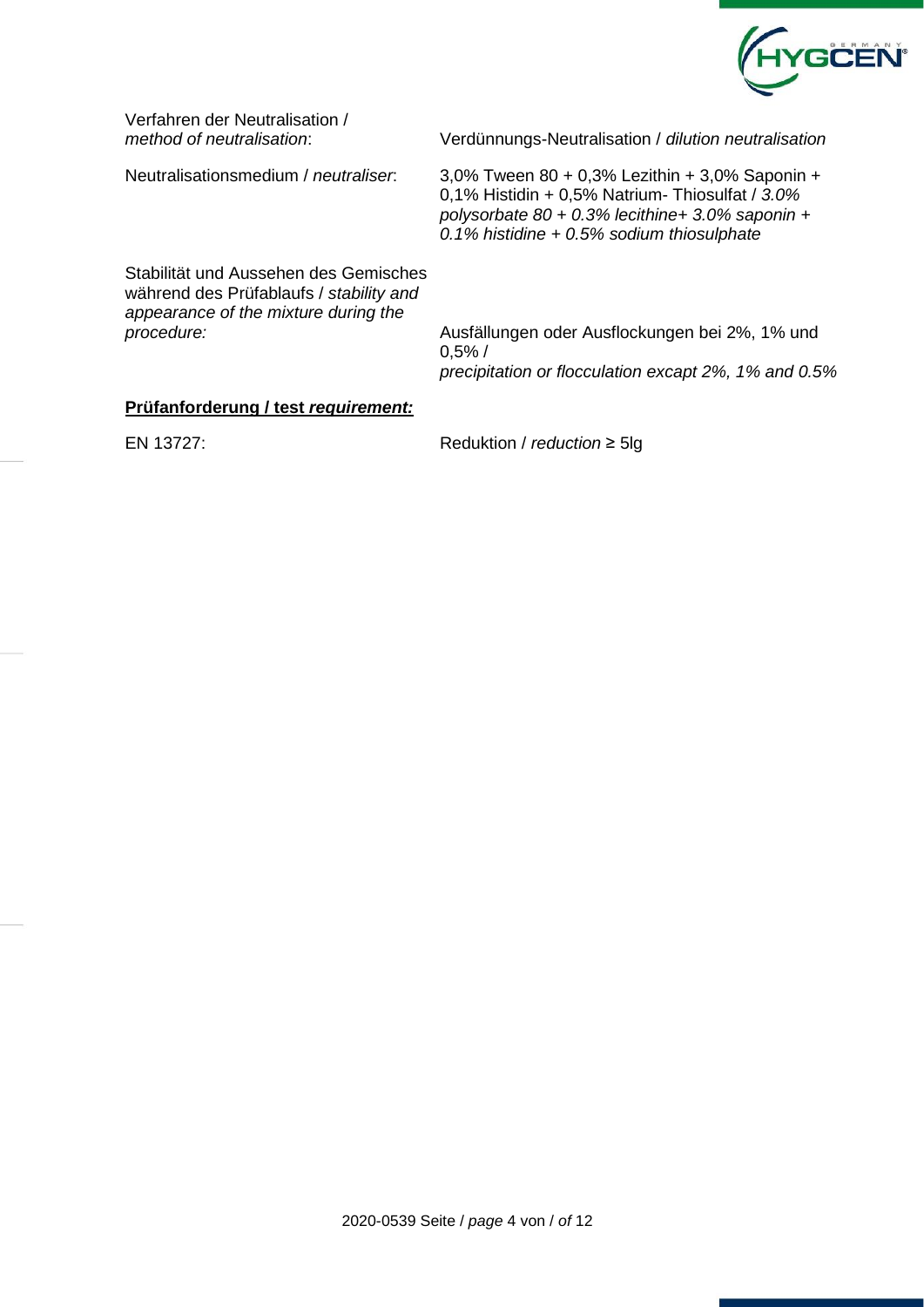

Prüfprodukt / *test sample*: VIROL - OXY Chargennummer: / *batch number:* - The Chargen - SN 29308<br>Prüfkeim / *test organism*: S. aureus Belastungssubstanz / *interfering substance:* niedrige Belastung / *clean conditions* Prüfkeim / *test organism*: *S. aureus* Belastungssubstanz / *interfering substance:* niedrige Belastung / *clean conditions*

|                                    | Validierungsprüfung / validation test |                                     |                 |     |                        |                   |                                 |          |     |                        |                 |                                    | test organism          | <b>Prüfkeimsuspension /</b> |                      | Prüfung (Na) bei den tatsächlichen<br>Prüfkonzentrationen von (m/v) /<br>test (Na) at the real test concentrations of (m/v) |               |                |               |                |           |  |  |
|------------------------------------|---------------------------------------|-------------------------------------|-----------------|-----|------------------------|-------------------|---------------------------------|----------|-----|------------------------|-----------------|------------------------------------|------------------------|-----------------------------|----------------------|-----------------------------------------------------------------------------------------------------------------------------|---------------|----------------|---------------|----------------|-----------|--|--|
| Einwirkzeit /<br>contact time:     |                                       | Validierungs-<br>suspension /       |                 |     | Kontrolle /<br>control |                   | Kontrolle /<br>control          |          |     | Kontrolle /<br>control |                 |                                    | suspension             |                             |                      |                                                                                                                             |               |                |               |                |           |  |  |
|                                    |                                       | validation<br>suspension<br>$(N_v)$ |                 |     | (A)                    |                   | (B)<br>(Nv <sub>B</sub> / 1000) |          |     | (C)<br>(2%)            |                 |                                    | $(N \text{ and } N_0)$ |                             |                      |                                                                                                                             | 2%            | 1%             |               | 0.5%           |           |  |  |
|                                    |                                       | 33                                  | $\overline{39}$ | Vc: | 39<br>41               | Vc:               | 50                              | 49       | Vc: | 49                     | $\overline{57}$ | $10^{-6}$                          | 153                    | 158                         | Vc 10 <sup>0</sup> : | $\mathbf 0$                                                                                                                 |               | 11             | 9             |                | >330      |  |  |
|                                    | Vc:                                   | 36.0                                |                 |     | 40.0                   | B:                |                                 | 49.5     | C:  | 53.0                   |                 | $10^{-7}$ :                        | 14                     | 16                          | $Vc 10^{-1}$ :       | $\Omega$                                                                                                                    | 0<br>$\Omega$ | $\overline{2}$ | 1             | >330<br>>330   | >330      |  |  |
|                                    | $Nvo$ :                               |                                     |                 | Α:  |                        |                   |                                 |          |     |                        |                 |                                    |                        |                             |                      |                                                                                                                             |               |                |               |                | >3.3x104  |  |  |
| 1 <sub>min.</sub>                  |                                       |                                     |                 |     |                        | Vc:               | 34                              | 32       |     |                        |                 | 1.55x10 <sup>8</sup><br>N:<br>8.19 |                        |                             | Na:                  |                                                                                                                             | < 140<br>2.15 |                | < 140<br>2.15 |                |           |  |  |
|                                    |                                       |                                     |                 |     |                        |                   |                                 |          |     |                        |                 | IgN:                               |                        |                             | lgNa:                |                                                                                                                             |               |                |               | >4.52<br>2.67  |           |  |  |
| Ergebnis gültig /                  |                                       |                                     |                 |     |                        | Nv <sub>B</sub> : | 33.0                            |          |     |                        |                 | IgN <sub>0</sub> :                 |                        | 7.19                        | lgR:                 |                                                                                                                             | >5.04         | >5.04          |               |                |           |  |  |
| result valid:                      |                                       | ja / yes                            |                 |     | ja / yes               |                   |                                 | ja / yes |     | ja / yes               |                 |                                    |                        | ja / yes                    | $lgR \geq 5$         |                                                                                                                             | ja / yes      |                | ja / yes      |                | nein / no |  |  |
|                                    | Vc:                                   | 33                                  | 39              | Vc: | 36<br>42               | Vc:               | 50                              | 49       | Vc: | 53                     | 56              | $10^{-6}$ :                        | 153                    | 158                         | Vc 10 <sup>0</sup> : | $\mathbf 0$                                                                                                                 | $\Omega$      | 0              | $\Omega$      | 0              | $\Omega$  |  |  |
|                                    | $Nvo$ :                               | 36.0                                |                 | A:  | 39.0                   | B:                | 49.5                            |          | C:  | 54.5                   |                 | $10^{-7}$ :                        | 14                     | 16                          | Vc 10-1:             | $\Omega$                                                                                                                    | $\Omega$      | $\Omega$       | $\Omega$      | $\Omega$       | $\Omega$  |  |  |
| 5min.                              |                                       |                                     |                 |     |                        |                   |                                 |          |     |                        |                 | N:                                 |                        | 1.55x10 <sup>8</sup>        | Na:                  |                                                                                                                             | < 140         |                | < 140         |                | < 140     |  |  |
|                                    |                                       |                                     |                 |     |                        | Vc:               | 34                              | 32       |     |                        |                 | IgN:                               |                        | 8.19                        | lgNa:                |                                                                                                                             | 2.15          |                | 2.15          |                | 2.15      |  |  |
|                                    |                                       |                                     |                 |     |                        | Nv <sub>B</sub> : |                                 | 33.0     |     |                        |                 | IgN <sub>0</sub> :                 |                        | 7.19                        | lgR:                 |                                                                                                                             | >5.04         | >5.04          |               | >5.04          |           |  |  |
| Ergebnis gültig /<br>result valid: |                                       | ja / yes                            |                 |     | ja / yes               |                   |                                 | ja / yes |     | ja / yes               |                 |                                    |                        | ja / yes                    | $lgR \geq 5$         |                                                                                                                             | ja / yes      |                | ja / yes      |                | ja / yes  |  |  |
|                                    | Vc:                                   | $\overline{33}$                     | 39              | Vc: | $\overline{37}$<br>39  | Vc:               | 50                              | 49       | Vc: | 47                     | 42              | $10^{-6}$                          | 153                    | 158                         | Vc 10 <sup>0</sup> : | $\mathbf 0$                                                                                                                 | $\Omega$      | 0              | $\Omega$      | $\overline{0}$ | $\Omega$  |  |  |
|                                    | N <sub>v0</sub> :                     | 36.0                                |                 | Α:  | 38.0                   | B:                |                                 | 49.5     | C:  | 44.5                   |                 | $10^{-7}$ :                        | 14                     | 16                          | $Vc 10^{-1}$ :       | $\Omega$                                                                                                                    | $\Omega$      | $\Omega$       | $\Omega$      | $\Omega$       | $\Omega$  |  |  |
| 10min.                             |                                       |                                     |                 |     |                        |                   |                                 |          |     |                        |                 | N:                                 |                        | 1.55x10 <sup>8</sup>        | Na:                  |                                                                                                                             | < 140         |                | < 140         |                | 140       |  |  |
|                                    |                                       |                                     |                 |     |                        | Vc:               | 34                              | 32       |     |                        |                 | IgN:                               |                        | 8.19                        | lgNa:                |                                                                                                                             | 2.15          |                | 2.15          |                | 2.15      |  |  |
|                                    |                                       |                                     |                 |     |                        | Nv <sub>B</sub> : | 33.0                            |          |     |                        |                 | IgN <sub>0</sub> :                 |                        | 7.19                        | lgR:                 |                                                                                                                             | >5.04         |                | >5.04         |                | >5.04     |  |  |
| Ergebnis gültig /<br>result valid: |                                       | ja / yes                            |                 |     | ja / yes               |                   |                                 | ja / yes |     | ja / yes               |                 |                                    |                        | ja / yes                    | $lgR \geq 5$         |                                                                                                                             | ja / yes      |                | ja / yes      |                | ja / yes  |  |  |
| pH-Werte /<br>pH values:           |                                       |                                     |                 |     |                        |                   |                                 |          |     |                        |                 |                                    |                        |                             |                      |                                                                                                                             | 1.92          |                | 2.17          |                | 2.49      |  |  |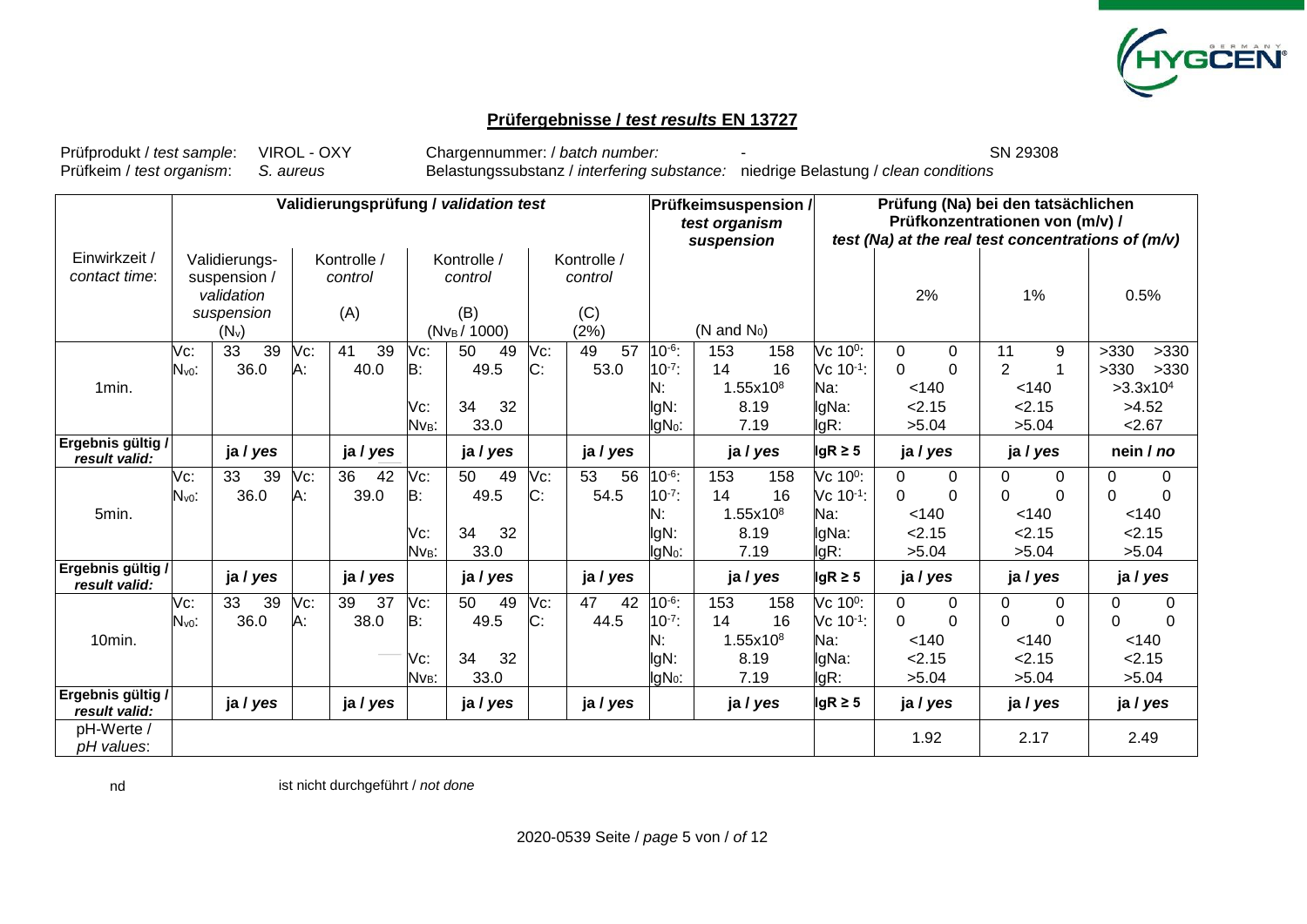

Prüfprodukt / *test sample*: VIROL - OXY Chargennummer: / *batch number:* - The Chargen - SN 29308<br>Prüfkeim / *test organism: E. hirae* Selastungssubstanz / *interfering substance:* niedrige Belastung / *clean conditions* 

Prüfkeim / *test organism*: *E. hirae* Belastungssubstanz / *interfering substance:* niedrige Belastung / *clean conditions*

|                                    | Validierungsprüfung / validation test |                                                                      |    |           |                               |                                                                                                                      |                                                  |                          |                                                        |                                                   |                                                              |                                                                                                                                   | test organism                | <b>Prüfkeimsuspension /</b>                                        | Prüfung (Na) bei den tatsächlichen<br>Prüfkonzentrationen von (m/v) /<br>test (Na) at the real test concentrations of (m/v) |                                         |                      |                                            |                                         |                                              |                      |  |
|------------------------------------|---------------------------------------|----------------------------------------------------------------------|----|-----------|-------------------------------|----------------------------------------------------------------------------------------------------------------------|--------------------------------------------------|--------------------------|--------------------------------------------------------|---------------------------------------------------|--------------------------------------------------------------|-----------------------------------------------------------------------------------------------------------------------------------|------------------------------|--------------------------------------------------------------------|-----------------------------------------------------------------------------------------------------------------------------|-----------------------------------------|----------------------|--------------------------------------------|-----------------------------------------|----------------------------------------------|----------------------|--|
| Einwirkzeit /<br>contact time:     |                                       | Validierungs-<br>suspension /<br>validation<br>suspension<br>$(N_v)$ |    |           | Kontrolle /<br>control<br>(A) |                                                                                                                      | Kontrolle /<br>control<br>(B)<br>$(Nv_B / 1000)$ |                          |                                                        | Kontrolle /<br>control<br>(C)<br>(2%)             |                                                              |                                                                                                                                   | suspension<br>(N and $N_0$ ) |                                                                    |                                                                                                                             |                                         | 2%                   | 1%                                         |                                         | 0.5%                                         |                      |  |
| 1 <sub>min</sub>                   | Vc:<br>$Nvo$ :                        | 69<br>76.5                                                           | 84 | Vc:<br>A: | 75<br>73<br>74.0              | 60<br>61<br>81<br>Vc:<br>56<br>Vc:<br>C:<br>B:<br>58.0<br>71.0<br>N:<br>Vc:<br>75<br>74<br>Nv <sub>B</sub> :<br>74.5 |                                                  |                          | $10^{-6}$<br>$10^{-7}$ :<br>IgN:<br>IgN <sub>0</sub> : | >330<br>48<br>4.4x10 <sup>8</sup><br>8.64<br>7.64 | $Vc 10^0$ :<br>Vc 10 <sup>-1</sup> :<br>Na:<br>lgNa:<br>lgR: | 0<br>$\Omega$<br>< 140<br>>5.49                                                                                                   | 0<br>$\Omega$<br>2.15        | 0<br>$\Omega$                                                      | $\Omega$<br>$\Omega$<br>< 140<br>2.15<br>>5.49                                                                              | 0<br>$\Omega$<br>< 140<br>2.15<br>>5.49 | 0<br>$\Omega$        |                                            |                                         |                                              |                      |  |
| Ergebnis gültig /<br>result valid: |                                       | ja / yes                                                             |    |           | ja / yes-                     |                                                                                                                      |                                                  | ja / yes                 |                                                        |                                                   | ja / yes                                                     |                                                                                                                                   |                              | ja / yes                                                           | $lgR \geq 5$                                                                                                                | ja / yes                                |                      | ja / yes                                   |                                         |                                              | ja / yes             |  |
| 5min.                              | Vc:<br>N <sub>v0</sub> :              | 69<br>76.5                                                           | 84 | Vc:<br>А: | 59<br>56<br>57.5              | Vc:<br>B:<br>Vc:<br>Nv <sub>B</sub> :                                                                                | 56<br>75                                         | 60<br>58.0<br>74<br>74.5 | Vc:<br>C:                                              | 91<br>87.5                                        | 84                                                           | $10^{-6}$ :<br>$10^{-7}$ :<br>N:<br>IgN:<br>IgN <sub>0</sub> :                                                                    | >330<br>48                   | >330<br>40<br>4.4x10 <sup>8</sup><br>8.64<br>7.64                  |                                                                                                                             | 0<br>$\Omega$<br>< 140<br>2.15<br>>5.49 | $\Omega$<br>$\Omega$ | 0<br>$\Omega$                              | 0<br>$\Omega$<br>< 140<br>2.15<br>>5.49 | $\Omega$<br>$\Omega$<br>140<br>2.15<br>>5.49 | $\Omega$<br>$\Omega$ |  |
| Ergebnis gültig /<br>result valid: |                                       | ja / yes                                                             |    |           | ja / yes                      |                                                                                                                      |                                                  | ja / yes                 |                                                        |                                                   | ja / yes                                                     |                                                                                                                                   |                              | ja / yes                                                           | lgR:<br>$lgR \geq 5$                                                                                                        |                                         | ja / yes             |                                            | ja / yes                                |                                              | ja / yes             |  |
| 10min.                             | Vc:<br>$N_{\rm v0}$ :                 | 69<br>76.5                                                           | 84 | Vc:<br>A: | 69<br>61<br>65.0              | Vc:<br>B:<br>Vc:<br>Nv <sub>B</sub> :                                                                                | $\overline{56}$<br>75                            | 60<br>58.0<br>74<br>74.5 | Vc:<br>C:                                              | 62<br>62.5                                        | 63                                                           | $10^{-6}$ :<br>>330<br>>330<br>$10^{-7}$ :<br>48<br>40<br>4.4x10 <sup>8</sup><br>N:<br>IgN:<br>8.64<br>IgN <sub>0</sub> :<br>7.64 |                              | Vc $10^{\circ}$ :<br>Vc 10 <sup>-1</sup> :<br>Na:<br>lgNa:<br>lgR: | 0<br>$\Omega$<br>< 140<br>2.15<br>>5.49                                                                                     | $\mathbf 0$<br>$\Omega$                 | 0<br>$\Omega$        | $\mathbf 0$<br>0<br>< 140<br>2.15<br>>5.49 | 0<br>$\Omega$<br>< 140<br>2.15<br>>5.49 | $\Omega$<br>$\Omega$                         |                      |  |
| Ergebnis gültig /<br>result valid: |                                       | ja / yes                                                             |    |           | ja / yes                      |                                                                                                                      |                                                  | ja / yes                 |                                                        |                                                   | ja / yes                                                     |                                                                                                                                   |                              | ja / yes                                                           | $lgR \geq 5$                                                                                                                | ja / yes                                |                      | ja / yes                                   |                                         | ja / yes                                     |                      |  |
| pH-Werte /<br>pH values:           |                                       |                                                                      |    |           |                               |                                                                                                                      |                                                  |                          |                                                        |                                                   |                                                              |                                                                                                                                   |                              |                                                                    |                                                                                                                             |                                         | 1.93                 |                                            | 2.20                                    | 2.55                                         |                      |  |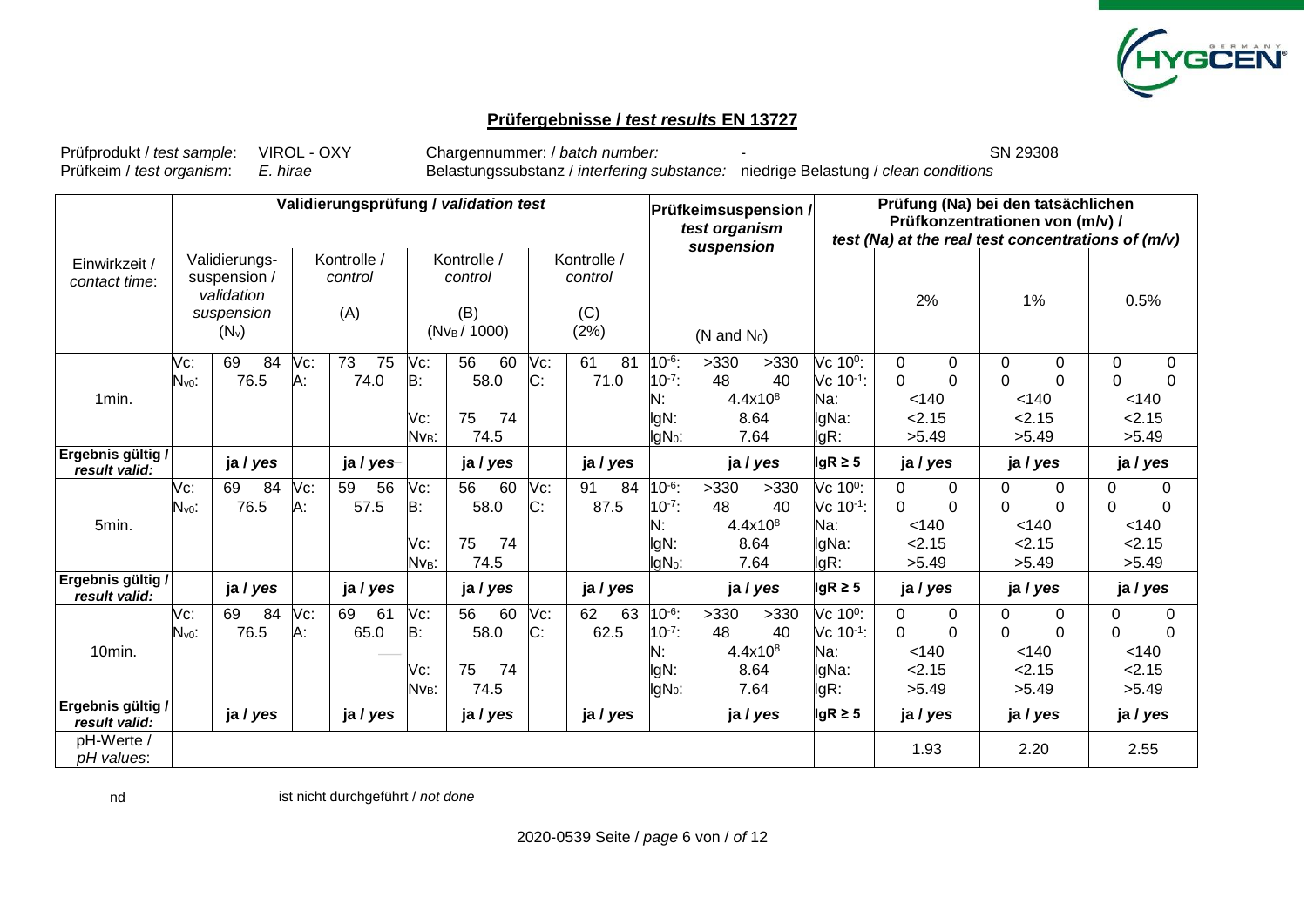

Prüfprodukt / *test sample*: VIROL - OXY Chargennummer: / *batch number:* - - The Chargen SN 29308<br>Prüfkeim / *test organism: E. coli* K12 Belastungssubstanz / *interfering substance:* niedrige Belastung / *clean condition* Prüfkeim / *test organism*: *E. coli* K12 Belastungssubstanz / *interfering substance:* niedrige Belastung / *clean conditions*

|                                           | Validierungsprüfung / validation test |                                             |    |           |                               |                                       |                          |          |           |                        |    |                                                                | test organism  | <b>Prüfkeimsuspension /</b>                       | Prüfung (Na) bei den tatsächlichen<br>Prüfkonzentrationen von (m/v) /<br>test (Na) at the real test concentrations of $(m/v)$ |                            |                                                |                                                          |                                                |                      |                                                   |  |
|-------------------------------------------|---------------------------------------|---------------------------------------------|----|-----------|-------------------------------|---------------------------------------|--------------------------|----------|-----------|------------------------|----|----------------------------------------------------------------|----------------|---------------------------------------------------|-------------------------------------------------------------------------------------------------------------------------------|----------------------------|------------------------------------------------|----------------------------------------------------------|------------------------------------------------|----------------------|---------------------------------------------------|--|
| Einwirkzeit /<br>contact time:            |                                       | Validierungs-<br>suspension /<br>validation |    |           | Kontrolle /<br>control        |                                       | Kontrolle /<br>control   |          |           | Kontrolle /<br>control |    |                                                                | suspension     |                                                   |                                                                                                                               |                            | 2%                                             |                                                          | 1%                                             |                      | 0.5%                                              |  |
|                                           |                                       | suspension<br>$(N_v)$                       |    |           | (A)                           |                                       | (B)<br>$(Nv_B / 1000)$   |          |           | (C)<br>(2%)            |    |                                                                | (N and $N_0$ ) |                                                   |                                                                                                                               |                            |                                                |                                                          |                                                |                      |                                                   |  |
|                                           | Vc:<br>N <sub>v0</sub> :              | 35<br>38.5                                  | 42 | Vc:<br>Α: | $\overline{36}$<br>50<br>43.0 | Vc:<br>B:                             | 41<br>36.5               | 32       | Vc:<br>C: | 54<br>47.0             | 40 | $10^{-6}$<br>$10^{-7}$ :                                       | 152<br>16      | 162<br>14                                         | Vc $10^\circ$ :<br>Vc 10-1:                                                                                                   | $\Omega$<br>$\overline{0}$ | $\Omega$<br>$\Omega$                           | 0<br>0                                                   | $\Omega$<br>0                                  | 5<br>0               | $\Omega$<br>$\Omega$                              |  |
| 1 <sub>min.</sub>                         |                                       |                                             |    |           |                               | Vc:<br>Nv <sub>B</sub> :              | 38<br>36.5               | 35       |           |                        |    | N:<br>IgN:<br>IgN <sub>0</sub> :                               |                | 1.56x10 <sup>8</sup><br>8.19<br>7.19              | Na:<br>lgNa:<br>lgR:                                                                                                          |                            | < 140<br>2.15<br>>5.04                         |                                                          | < 140<br>2.15<br>>5.04                         |                      | < 140<br>2.15<br>>5.04                            |  |
| Ergebnis gültig /<br>result valid:        |                                       | ja / yes                                    |    |           | ja / yes                      |                                       | ja / yes                 |          |           | ja / yes               |    |                                                                |                | ja / yes                                          | $lgR \geq 5$                                                                                                                  |                            | ja / yes                                       |                                                          | ja / yes                                       |                      | ja / yes                                          |  |
| 5min.                                     | Vc:<br>$Nvo$ :                        | 35<br>38.5                                  | 42 | Vc:<br>A: | 31<br>31<br>31.0              | Vc:<br>B:<br>Vc:<br>Nv <sub>B</sub> : | 41<br>36.5<br>38<br>36.5 | 32<br>35 | Vc:<br>C: | 48<br>50.0             | 52 | $10^{-6}$ :<br>$10^{-7}$ :<br>N:<br>IgN:<br>IgN <sub>0</sub> : | 152<br>16      | 162<br>14<br>1.56x10 <sup>8</sup><br>8.19<br>7.19 | Vc 10 <sup>0</sup> :<br>Vc 10-1:<br>Na:<br>lgNa:<br>lgR:                                                                      | $\mathbf 0$<br>$\Omega$    | $\Omega$<br>$\Omega$<br>< 140<br>2.15<br>>5.04 | 0<br>0<br>$\Omega$<br>$\Omega$<br>< 140<br>2.15<br>>5.04 |                                                | 0<br>$\Omega$        | $\mathbf 0$<br>$\Omega$<br>< 140<br>2.15<br>>5.04 |  |
| <b>Ergebnis gültig /</b><br>result valid: |                                       | ja / yes                                    |    |           | ja / yes                      |                                       | ja / yes                 |          |           | ja / yes               |    |                                                                |                | ja / yes                                          | $lgR \geq 5$                                                                                                                  |                            | ja / yes                                       |                                                          | ja / yes                                       |                      | ja / yes                                          |  |
| 10min.                                    | Vc:<br>N <sub>v0</sub> :              | 35<br>38.5                                  | 42 | Vc:<br>A: | 30<br>40<br>35.0              | Vc:<br>B:<br>Vc:<br>Nv <sub>B</sub> : | 41<br>36.5<br>38<br>36.5 | 32<br>35 | Vc:<br>C: | 54<br>46.5             | 39 | $10^{-6}$<br>$10^{-7}$ :<br>N:<br>IgN:<br>IgN <sub>0</sub> :   | 152<br>16      | 162<br>14<br>1.56x10 <sup>8</sup><br>8.19<br>7.19 | Vc 10 <sup>0</sup> :<br>$Vc 10^{-1}$ :<br>Na:<br>lgNa:<br>lgR:                                                                | $\mathbf 0$<br>$\Omega$    | $\Omega$<br>$\Omega$<br>140<br>2.15<br>>5.04   | 0<br>$\Omega$                                            | $\Omega$<br>$\Omega$<br>< 140<br>2.15<br>>5.04 | $\Omega$<br>$\Omega$ | $\Omega$<br>$\Omega$<br>140<br>2.15<br>>5.04      |  |
| Ergebnis gültig /<br>result valid:        |                                       | ja / yes                                    |    |           | ja / yes                      |                                       |                          | ja / yes |           | ja / yes               |    |                                                                |                | ja / yes                                          | $lgR \geq 5$                                                                                                                  |                            | ja / yes                                       |                                                          | ja / yes                                       |                      | ja / yes                                          |  |
| pH-Werte /<br>pH values:                  |                                       |                                             |    |           |                               |                                       |                          |          |           |                        |    |                                                                |                |                                                   |                                                                                                                               |                            | 1.93                                           |                                                          | 2.20                                           |                      | 2.55                                              |  |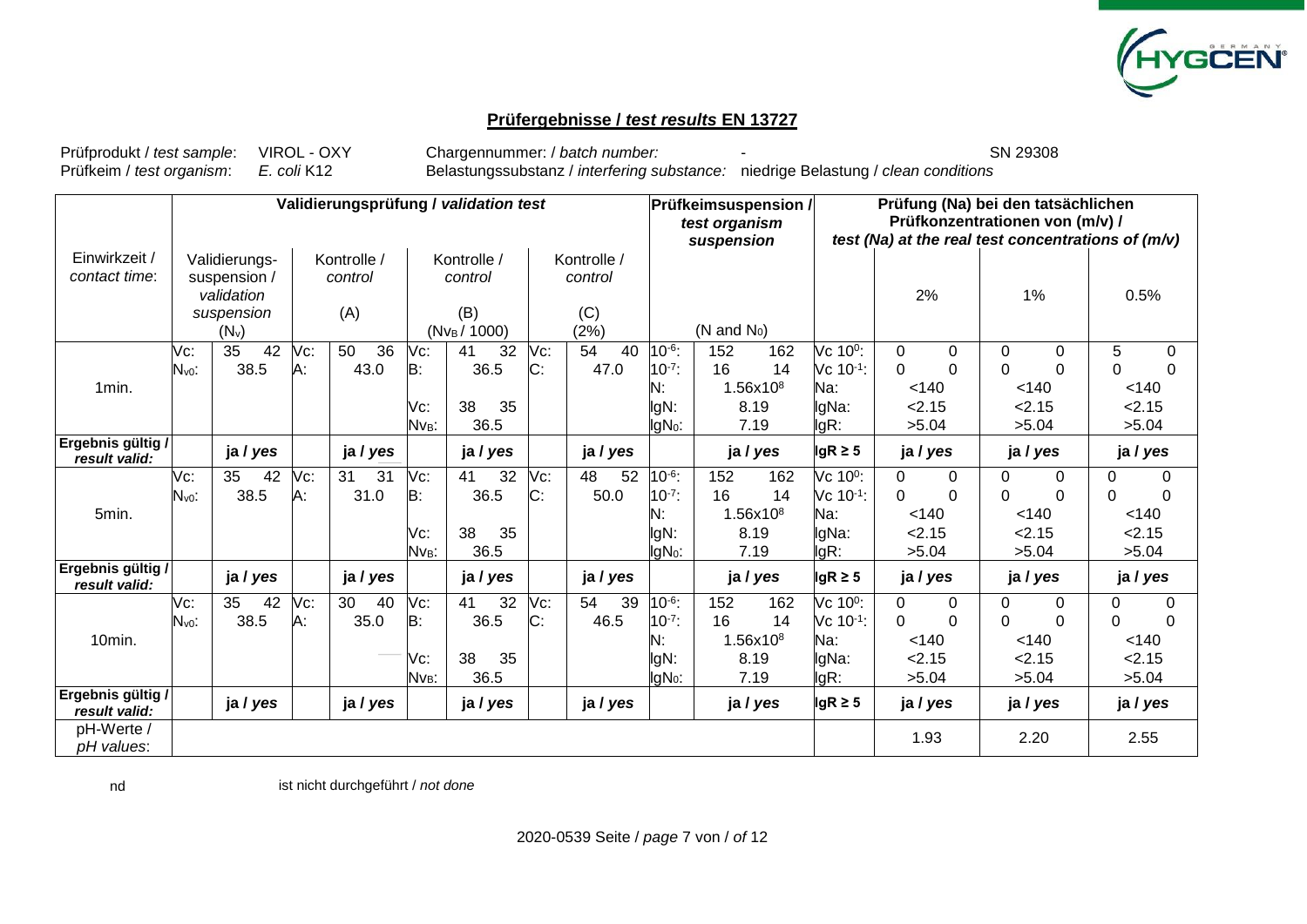

Prüfprodukt / *test sample*: VIROL - OXY Chargennummer: / *batch number:* - - The Chargen SN 29308<br>Prüfkeim / *test organism: P. aeruginosa* Belastungssubstanz / *interfering substance:* niedrige Belastung / *clean conditi* Prüfkeim / *test organism*: *P. aeruginosa* Belastungssubstanz / *interfering substance:* niedrige Belastung / *clean conditions*

|                                    | Validierungsprüfung / validation test |                 |    |     |                       |                   |                 |                 |     |             |                 |                    | test organism          | Prüfkeimsuspension / | Prüfung (Na) bei den tatsächlichen<br>Prüfkonzentrationen von (m/v) / |                |          |          |                                                      |                |          |       |  |
|------------------------------------|---------------------------------------|-----------------|----|-----|-----------------------|-------------------|-----------------|-----------------|-----|-------------|-----------------|--------------------|------------------------|----------------------|-----------------------------------------------------------------------|----------------|----------|----------|------------------------------------------------------|----------------|----------|-------|--|
|                                    |                                       |                 |    |     |                       |                   |                 |                 |     |             |                 |                    | suspension             |                      |                                                                       |                |          |          | test (Na) at the real test concentrations of $(m/v)$ |                |          |       |  |
| Einwirkzeit /                      |                                       | Validierungs-   |    |     | Kontrolle /           |                   | Kontrolle /     |                 |     | Kontrolle / |                 |                    |                        |                      |                                                                       |                |          |          |                                                      |                |          |       |  |
| contact time:                      |                                       | suspension /    |    |     | control               |                   | control         |                 |     | control     |                 |                    |                        |                      |                                                                       |                |          |          |                                                      |                |          |       |  |
|                                    |                                       | validation      |    |     |                       |                   |                 |                 |     |             |                 |                    |                        |                      |                                                                       |                | 2%       |          | 1%                                                   | 0.5%           |          |       |  |
|                                    |                                       | suspension      |    |     | (A)                   |                   | (B)             |                 |     | (C)         |                 |                    |                        |                      |                                                                       |                |          |          |                                                      |                |          |       |  |
|                                    |                                       | $(N_v)$         |    |     |                       |                   | $(Nv_B / 1000)$ |                 |     | (2%)        |                 |                    | $(N \text{ and } N_0)$ |                      |                                                                       |                |          |          |                                                      |                |          |       |  |
|                                    | Vc:                                   | 27              | 34 | Vc: | $\overline{20}$<br>31 | Vc:               | 27              | 25              | Vc: | 30          | $\overline{35}$ | $10^{-6}$          | 175                    | 160                  | Vc 10 <sup>0</sup> :                                                  | $\Omega$       | $\Omega$ | $\Omega$ | 0                                                    | 0              | $\Omega$ |       |  |
|                                    | N <sub>v0</sub> :                     | 30.5            |    | А.  | 25.5                  | B:                |                 | 26.0            | C:  | 32.5        |                 | $10^{-7}$ :        | 14                     | 22                   | $Vc 10^{-1}$ :                                                        | $\Omega$       | $\Omega$ | $\Omega$ | 0                                                    | $\Omega$       | $\Omega$ |       |  |
| 1 <sub>min</sub>                   |                                       |                 |    |     |                       |                   |                 |                 |     |             |                 | N:                 |                        | 1.69x10 <sup>8</sup> | Na:                                                                   |                | < 140    |          | < 140                                                | < 140          |          |       |  |
|                                    |                                       |                 |    |     |                       | Vc:               | 35              | 42              |     |             |                 | lgN:               |                        | 8.23                 | lgNa:                                                                 |                | 2.15     |          | 2.15                                                 |                | 2.15     |       |  |
|                                    |                                       |                 |    |     |                       | Nv <sub>B</sub> : |                 | 38.5            |     |             |                 | IgN <sub>0</sub> : |                        | 7.23                 | lgR:                                                                  | >5.08          |          |          |                                                      | >5.08          |          | >5.08 |  |
| Ergebnis gültig /<br>result valid: |                                       | ja / yes        |    |     | ja / yes              |                   |                 | ja / yes        |     | ja / yes    |                 |                    |                        | ja / yes             | $lgR \geq 5$                                                          | ja / yes       |          |          | ja / yes                                             | ja / yes       |          |       |  |
|                                    | Vc:                                   | 27              | 34 | Vc: | 31<br>26              | Vc:               | 27              | 25              | Vc: | 28          | 28              | $10^{-6}$          | 175                    | 160                  | Vc 10 <sup>0</sup> :                                                  | $\mathbf 0$    | $\Omega$ | 0        | $\Omega$                                             | 0              | $\Omega$ |       |  |
|                                    | N <sub>v0</sub> :                     | 30.5            |    | А:  | 28.5                  | B:                |                 | 26.0            | C:  | 28.0        |                 | $10^{-7}$ :        | 14                     | 22                   | $Vc 10^{-1}$ :                                                        | $\Omega$       | $\Omega$ | $\Omega$ | $\Omega$                                             | $\Omega$       | $\Omega$ |       |  |
| 5min.                              |                                       |                 |    |     |                       |                   |                 |                 |     |             |                 | N:                 |                        | 1.69x10 <sup>8</sup> | Na:                                                                   |                | < 140    |          | < 140                                                | < 140          |          |       |  |
|                                    |                                       |                 |    |     |                       | Vc:               | 35              | 42              |     |             |                 | IgN:               |                        | 8.23                 | lgNa:                                                                 |                | 2.15     |          | 2.15                                                 |                | 2.15     |       |  |
|                                    |                                       |                 |    |     |                       | Nv <sub>B</sub> : |                 | 38.5            |     |             |                 | IgN <sub>0</sub> : |                        | 7.23                 | lgR:                                                                  |                | >5.08    | >5.08    |                                                      | >5.08          |          |       |  |
| Ergebnis gültig /                  |                                       |                 |    |     |                       |                   |                 |                 |     |             |                 |                    |                        |                      | $lgR \geq 5$                                                          |                |          |          |                                                      | ja / yes       |          |       |  |
| result valid:                      |                                       | ja / yes        |    |     | ja / yes              |                   |                 | ja / yes        |     | ja / yes    |                 |                    |                        | ja / yes             |                                                                       |                | ja / yes |          | ja / yes                                             |                |          |       |  |
|                                    | Vc:                                   | $\overline{27}$ | 34 | Vc: | 33<br>21              | Vc:               | 27              | $\overline{25}$ | Vc: | 29          | $\overline{28}$ | $10^{-6}$          | 175                    | 160                  | Vc 10 <sup>0</sup> :                                                  | $\overline{0}$ | $\Omega$ | 0        | $\Omega$                                             | $\overline{0}$ | $\Omega$ |       |  |
|                                    | N <sub>v0</sub> :                     | 30.5            |    | А.  | 27.0                  | B:                |                 | 26.0            | C:  | 28.5        |                 | $10^{-7}$ :        | 14                     | 22                   | $Vc 10^{-1}$ :                                                        | $\Omega$       | $\Omega$ | $\Omega$ | 0                                                    | $\Omega$       | $\Omega$ |       |  |
| 10min.                             |                                       |                 |    |     |                       |                   |                 |                 |     |             |                 | N:                 |                        | 1.69x10 <sup>8</sup> | Na:                                                                   |                | < 140    |          | < 140                                                |                | 140      |       |  |
|                                    |                                       |                 |    |     |                       | Vc:               | 35              | 42              |     |             |                 | IgN:               |                        | 8.23                 | lgNa:                                                                 |                | 2.15     |          | 2.15                                                 | 2.15           |          |       |  |
|                                    |                                       |                 |    |     |                       | Nv <sub>B</sub> : |                 | 38.5            |     |             |                 | IgN <sub>0</sub> : |                        | 7.23                 | lgR:                                                                  |                | >5.08    |          | >5.08                                                | >5.08          |          |       |  |
| Ergebnis gültig /<br>result valid: |                                       | ja / yes        |    |     | ja / yes              |                   |                 | ja / yes        |     | ja / yes    |                 |                    |                        | ja / yes             | $lgR \geq 5$                                                          |                | ja / yes |          | ja / yes                                             |                | ja / yes |       |  |
| pH-Werte /<br>pH values:           |                                       |                 |    |     |                       |                   |                 |                 |     |             |                 |                    |                        |                      |                                                                       |                | 1.93     |          | 2.20                                                 | 2.55           |          |       |  |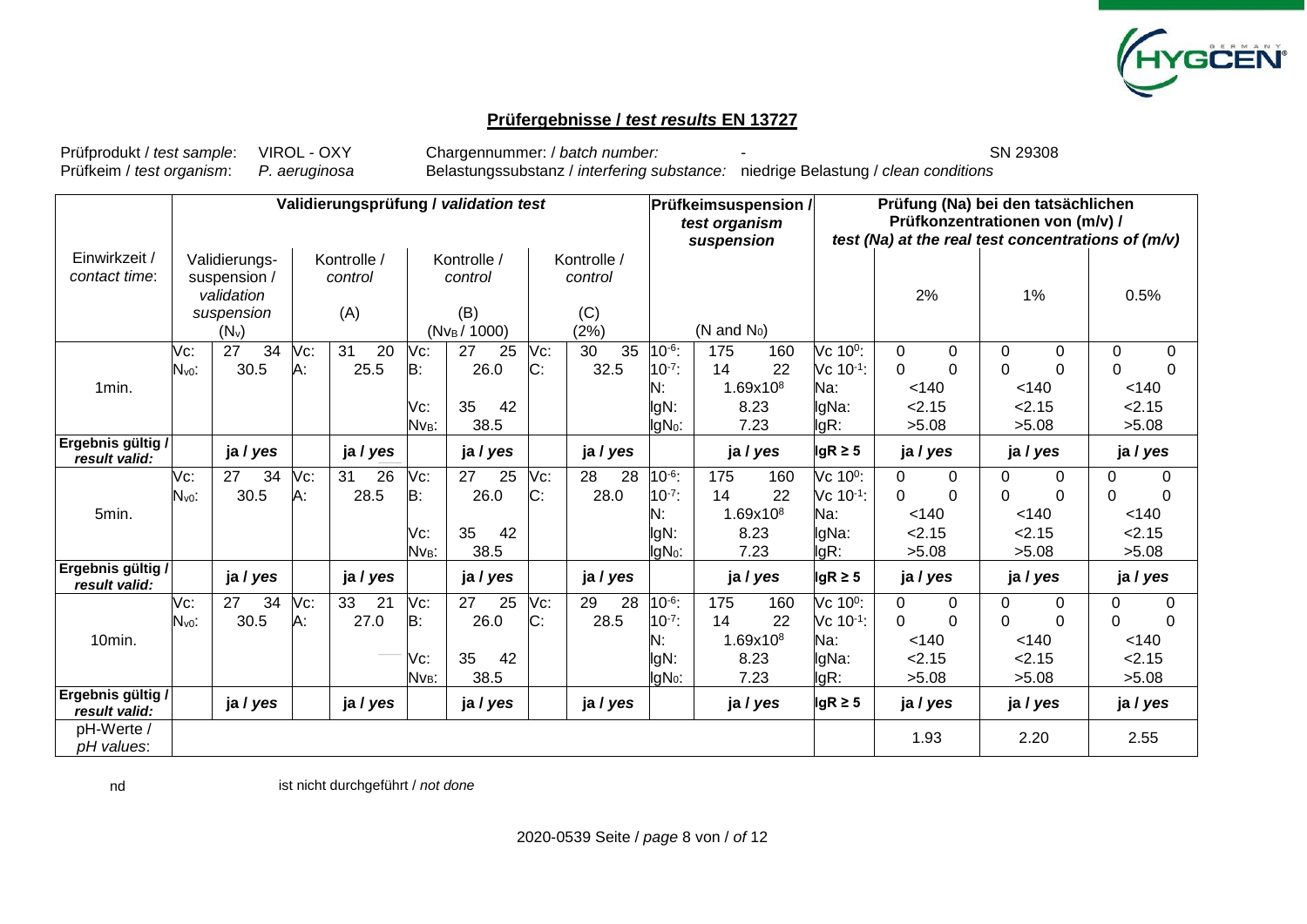

Prüfprodukt / *test sample*: VIROL - OXY Chargennummer: / *batch number:* - The Chargen - SN 29308<br>Prüfkeim / *test organism: P. mirabilis* Belastungssubstanz / *interfering substance:* niedrige Belastung / *clean conditio* Prüfkeim / *test organism*: *P. mirabilis* Belastungssubstanz / *interfering substance:* niedrige Belastung / *clean conditions*

|                                    | Validierungsprüfung / validation test |                                                           |          |     |                               |                   |                               |          |     |                               |                 |                    | Prüfkeimsuspension /<br>test organism |                      | Prüfung (Na) bei den tatsächlichen<br>Prüfkonzentrationen von (m/v) / |                |                |          |                                                      |          |                |
|------------------------------------|---------------------------------------|-----------------------------------------------------------|----------|-----|-------------------------------|-------------------|-------------------------------|----------|-----|-------------------------------|-----------------|--------------------|---------------------------------------|----------------------|-----------------------------------------------------------------------|----------------|----------------|----------|------------------------------------------------------|----------|----------------|
|                                    |                                       |                                                           |          |     |                               |                   |                               |          |     |                               |                 |                    | suspension                            |                      |                                                                       |                |                |          | test (Na) at the real test concentrations of $(m/v)$ |          |                |
| Einwirkzeit /<br>contact time:     |                                       | Validierungs-<br>suspension /<br>validation<br>suspension |          |     | Kontrolle /<br>control<br>(A) |                   | Kontrolle /<br>control<br>(B) |          |     | Kontrolle /<br>control<br>(C) |                 |                    |                                       |                      |                                                                       |                | 2%             |          | 1%                                                   |          | 0.5%           |
|                                    |                                       | $(N_v)$                                                   |          |     |                               |                   | $(Nv_B / 1000)$               |          |     | (2%)                          |                 |                    | $(N \text{ and } N_0)$                |                      |                                                                       |                |                |          |                                                      |          |                |
|                                    | Vc:                                   | 57                                                        | 55       | Vc: | 62<br>59                      | Vc:               | 51                            | 31       | Vc: | 33                            | $\overline{53}$ | $10^{-6}$ :        | 226                                   | 184                  | Vc $10^\circ$ :                                                       | $\Omega$       | $\Omega$       | 0        | $\Omega$                                             | 0        | $\Omega$       |
|                                    | $Nvo$ :                               |                                                           | 56.0     | Α:  | 60.5                          | B:                |                               | 41.0     | C:  | 43.0                          |                 | $10^{-7}$ :        | 20                                    | 25                   | $Vc 10^{-1}$ :                                                        | $\mathbf 0$    | $\overline{0}$ | 0        | $\Omega$                                             | 0        | $\Omega$       |
| 1 <sub>min.</sub>                  |                                       |                                                           |          |     |                               |                   |                               |          |     |                               |                 | N:                 |                                       | 2.07x10 <sup>8</sup> | Na:                                                                   |                | < 140          |          | < 140                                                |          | < 140          |
|                                    |                                       |                                                           |          |     |                               | Vc:               | 65                            | 63       |     |                               |                 | 8.32<br>IgN:       |                                       |                      | lgNa:                                                                 |                | 2.15           |          | 2.15                                                 |          | 2.15           |
|                                    |                                       |                                                           |          |     |                               | Nv <sub>B</sub> : |                               | 64.0     |     |                               |                 | IgN <sub>0</sub> : |                                       | 7.32                 | lgR:                                                                  | >5.17          |                | >5.17    |                                                      |          | >5.17          |
| Ergebnis gültig /<br>result valid: |                                       |                                                           | ja / yes |     | ja / yes                      |                   |                               | ja / yes |     | ja / yes                      |                 |                    |                                       | ja / yes             | $lgR \geq 5$                                                          | ja / yes       |                |          | ja / yes                                             |          | ja / yes       |
|                                    | Vc:                                   | 57                                                        | 55       | Vc: | 49<br>54                      | Vc:               | 51                            | 31       | Vc: | 42                            | 48              | $10^{-6}$ :        | 226                                   | 184                  | Vc 10 <sup>0</sup> :                                                  | $\overline{0}$ | $\Omega$       | 0        | $\Omega$                                             | 0        | $\mathbf 0$    |
|                                    | $Nvo$ :                               |                                                           | 56.0     | Α:  | .5<br>51                      | B:                |                               | 41.0     | C:  | 45.0                          |                 | $10^{-7}$ :        | 20                                    | 25                   | Vc 10-1:                                                              | $\Omega$       | $\Omega$       | $\Omega$ | $\Omega$                                             | $\Omega$ | $\overline{0}$ |
| 5min.                              |                                       |                                                           |          |     |                               |                   |                               |          |     |                               |                 | N:                 |                                       | 2.07x10 <sup>8</sup> | Na:                                                                   |                | < 140          |          | < 140                                                |          | < 140          |
|                                    |                                       |                                                           |          |     |                               | Vc:               | 65                            | 63       |     |                               |                 | IgN:               | 8.32                                  |                      | lgNa:                                                                 |                | 2.15           |          | 2.15                                                 |          | 2.15           |
|                                    |                                       |                                                           |          |     |                               | Nv <sub>B</sub> : |                               | 64.0     |     |                               |                 | IgN <sub>0</sub> : |                                       | 7.32                 | lgR:                                                                  | >5.17          |                | >5.17    |                                                      |          | >5.17          |
| Ergebnis gültig /<br>result valid: |                                       |                                                           | ja / yes |     | ja / yes                      |                   |                               | ja / yes |     | ja / yes                      |                 |                    |                                       | ja / yes             | $lgR \geq 5$                                                          |                | ja / yes       |          | ja / yes                                             |          | ja / yes       |
|                                    | Vc:                                   | $\overline{57}$                                           | 55       | Vc: | 62<br>54                      | Vc:               | 51                            | 31       | Vc: | 61                            | 48              | $10^{-6}$          | 226                                   | 184                  | Vc 10 <sup>0</sup> :                                                  | $\Omega$       | $\Omega$       | 0        | $\Omega$                                             | $\Omega$ | $\Omega$       |
|                                    | N <sub>v0</sub> :                     |                                                           | 56.0     | Α:  | 58.0                          | B:                |                               | 41.0     | C:  | 54.5                          |                 | $10^{-7}$ :        | 20                                    | 25                   | $Vc 10^{-1}$ :                                                        | $\Omega$       | $\Omega$       | $\Omega$ | $\Omega$                                             | $\Omega$ | $\Omega$       |
| $10$ min.                          |                                       |                                                           |          |     |                               |                   |                               |          |     |                               |                 | N:                 |                                       | 2.07x10 <sup>8</sup> | Na:                                                                   |                | < 140          |          | < 140                                                |          | < 140          |
|                                    |                                       |                                                           |          |     |                               | Vc:               | 65                            | 63       |     |                               |                 | IgN:               |                                       | 8.32                 | lgNa:                                                                 |                | 2.15           |          | 2.15                                                 |          | 2.15           |
|                                    |                                       |                                                           |          |     |                               | Nv <sub>B</sub> : |                               | 64.0     |     |                               |                 | IgN <sub>0</sub> : |                                       | 7.32                 | lgR:                                                                  |                | >5.17          |          | >5.17                                                |          | >5.17          |
| Ergebnis gültig /<br>result valid: |                                       |                                                           | ja / yes |     | ja / yes                      |                   |                               | ja / yes |     | ja / yes                      |                 |                    |                                       | ja / yes             | $lgR \geq 5$                                                          |                | ja / yes       |          | ja / yes                                             |          | ja / yes       |
| pH-Werte /<br>pH values:           |                                       |                                                           |          |     |                               |                   |                               |          |     |                               |                 |                    |                                       |                      |                                                                       |                | 1.93           |          | 2.20                                                 |          | 2.55           |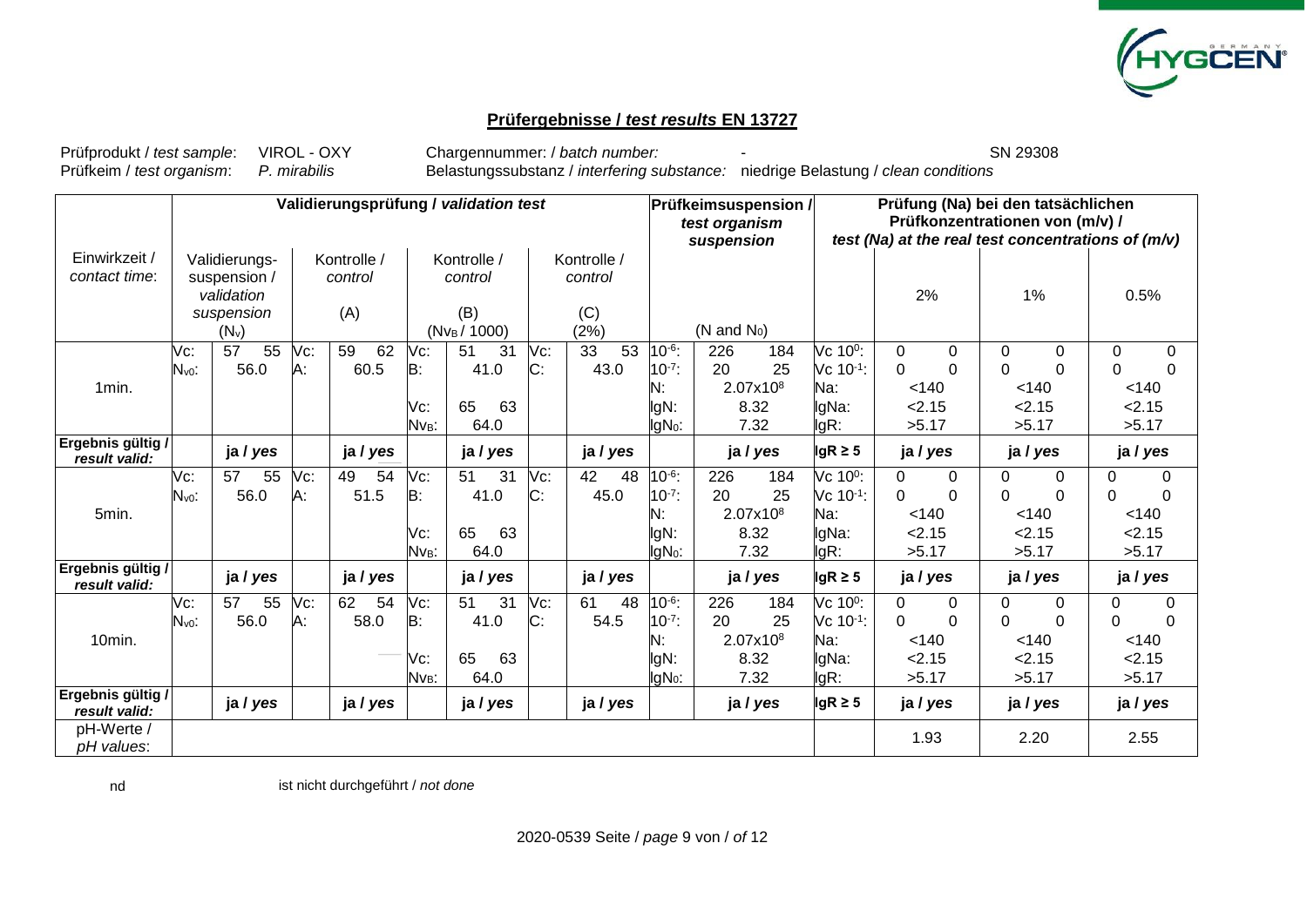

#### **Grundlegende Grenzwerte /** *basic limits***:**

| N                | ist zwischen 1,5 und 5,0 x 10 <sup>8</sup> KBE/ml (8,17 ≤ lgN ≤ 8,70) /<br>is between 1.5 and 5.0 x 10 <sup>8</sup> cfu/ml (8.17 ≤ lgN ≤ 8.70)    |
|------------------|---------------------------------------------------------------------------------------------------------------------------------------------------|
| N modified       | ist zwischen 1,5 und 5,0 x 10 <sup>9</sup> KBE/ml (9,17 ≤ lgN ≤ 9,70) /                                                                           |
|                  | is between 1.5 and 5.0 x 10 <sup>9</sup> cfu/ml (9.17 $\leq$ lgN $\leq$ 9.70)                                                                     |
| $N_0$            | ist zwischen 1,5 und 5,0 x 10 <sup>7</sup> KBE/ml (7,17 ≤ lgN ≤ 7,70) /                                                                           |
|                  | is between 1.5 and 5.0 x 10 <sup>7</sup> cfu/ml (7.17 $\leq$ lgN $\leq$ 7.70)                                                                     |
| N <sub>Vo</sub>  | ist zwischen 30 und 160 (3 x 10 <sup>1</sup> und 1,6 x 10 <sup>2</sup> ) / is between 30 and 160 (3 x 10 <sup>1</sup> and 1.6 x 10 <sup>2</sup> ) |
| Nv               | ist zwischen 300 und 1600 / is between 300 and 1600                                                                                               |
| Nv modified      | ist zwischen 3 x 10 <sup>3</sup> und 1.6 x 10 <sup>4</sup> / is between 3 x 10 <sup>3</sup> and 1.6 x 10 <sup>4</sup>                             |
| $Nv_{B (x1000)}$ | ist zwischen 3 x 10 <sup>4</sup> und 1.6 x 10 <sup>5</sup> / is between 3 x 10 <sup>4</sup> and 1.6 x 10 <sup>5</sup>                             |
| A, B, C          | ist gleich oder größer als 0,5 x $N_{\nu 0}$ / is equal to or greater than 0.5 times $N_{\nu 0}$                                                  |
| nd               | ist nicht durchgeführt / not done                                                                                                                 |
| na               | ist nicht auswertbar, is not evaluable                                                                                                            |

Bei der Kontrolle der gewichteten Mittelwerte der Auszählungen sind die Quotienten nicht kleiner als 5 und nicht größer als 15. / *In the control of weighted mean the quotients are not less than 5 and not greater than 15.*

#### **Erläuterung von Begriffen und Abkürzungen /** *Explanation of terms and abbreviations***:**

| Vc<br>N<br>$N_0$    | $=$<br>$=$<br>$=$ | Lebendkeimzahl / viable count<br>Anzahl der KBE/ml der Prüfsuspension / number of cfu/ml of the test suspension<br>Anzahl der KBE/ml in dem Prüfgemisch zu Beginn der Einwirkzeit, sie beträgt ein Zehntel (im modifizierten<br>Verfahren ein Hundertstel) von N aufgrund der Verdünnung durch Zugabe von Produkt und<br>Belastungssubstanz / number of cfu/ml in the test mixture at the beginning of the contact time, it is one-tenth<br>(in the modified method a hundredth) of N due to the dilution by adding product and interfering substance                                                                                                                                                                                                              |
|---------------------|-------------------|--------------------------------------------------------------------------------------------------------------------------------------------------------------------------------------------------------------------------------------------------------------------------------------------------------------------------------------------------------------------------------------------------------------------------------------------------------------------------------------------------------------------------------------------------------------------------------------------------------------------------------------------------------------------------------------------------------------------------------------------------------------------|
| Nv                  | $=$               | Anzahl der Zellen je ml in der Validierungssuspension; Sie ist zehnmal so hoch wie die Zellzahl als Vc Wert<br>aufgrund des Verdünnungsschrittes von 10 <sup>-1</sup> . / number of cells per ml in the validation suspension; tenfold<br>higher than the Vc value because of the dilution step of $10^{-1}$                                                                                                                                                                                                                                                                                                                                                                                                                                                       |
| $N_{v0}$ , $N_{vB}$ | $=$               | Anzahl der Zellen je ml in den Prüfgemischen A, B und C zu Beginn der Einwirkzeit / number of cfu/ml in the<br>mixtures A, B and C at the beginning of the contact time<br>Im Falle der Kontrolle des Neutralisationsmediumskontrolle B im Verdünnungs-Neutralisationsverfahren / In<br>the case of neutralizer control B (dilution neutralisation method) ist es die Anzahl der Zellen je ml nach 100-<br>facher Verdünnung. N <sub>y0</sub> ist 1/10 des Mittelwertes der berücksichtigten Vc-Werte von N <sub>y</sub> , sofern N <sub>yB</sub> ein<br>Tausendstel ist. / it is the number of cells per ml after 100-fold dilution. $N_{V0}$ is one-tenth of the mean of the Vc<br>values of $N_V$ taken into account, in case of $N_{VB}$ it is one thousandth. |
| R<br><b>Na</b>      | $=$<br>$=$        | Reduktion der Lebendkeimzahl / reduction of the viable count<br>Anzahl der überlebenden Zellen per ml in dem Prüfgemisch am Ende der Einwirkzeit und vor der<br>Neutralisation oder Membranfiltration / number of survivors per ml in the test mixture at the end of the contact<br>time and before neutralisation or membrane filtration                                                                                                                                                                                                                                                                                                                                                                                                                          |
| Α                   | $=$               | Anzahl der überlebenden Zellen in der Kontrolle der Prüfbedingungen am Ende der Einwirkzeit. Sie<br>entspricht dem Mittelwert der berücksichtigten Vc-Werte des Gemisches. / Number of survivors of the<br>experimental conditions control at the end of the contact time. It corresponds of the mean of the Vc-values of<br>the mixture taken into account.                                                                                                                                                                                                                                                                                                                                                                                                       |
| B                   | $=$               | Anzahl der überlebenden Zellen in der Kontrolle des Neutralisationsmediums oder des Filtrationsvorganges<br>in der definierten Zeit von 5 Minuten (im Falle von Produkten mit einer Einwirkzeit von ≤ 10 min nur 10<br>Sekunden). Sie entspricht dem Mittelwert der berücksichtigten Vc- Werte des Gemisches. / Number of<br>survivors of the neutralizer control or the filtration control at the defined time of 5 minutes (in the case of<br>products with a contact time of $\leq 10$ min only 10 seconds). It corresponds to the mean of the Vc-values of the<br>mixture taken into account.                                                                                                                                                                  |
| C                   | $=$               | Anzahl der überlebenden Zellen in der Verfahrensvalidierung in der definierten Zeit von 30 Minuten. Sie<br>entspricht dem Mittelwert der berücksichtigten Vc- Werte des Gemisches. / Number of survivors of the<br>method validation at the defined time of 30 minutes. It corresponds to the mean of the Vc-values of the<br>mixture taken into account.                                                                                                                                                                                                                                                                                                                                                                                                          |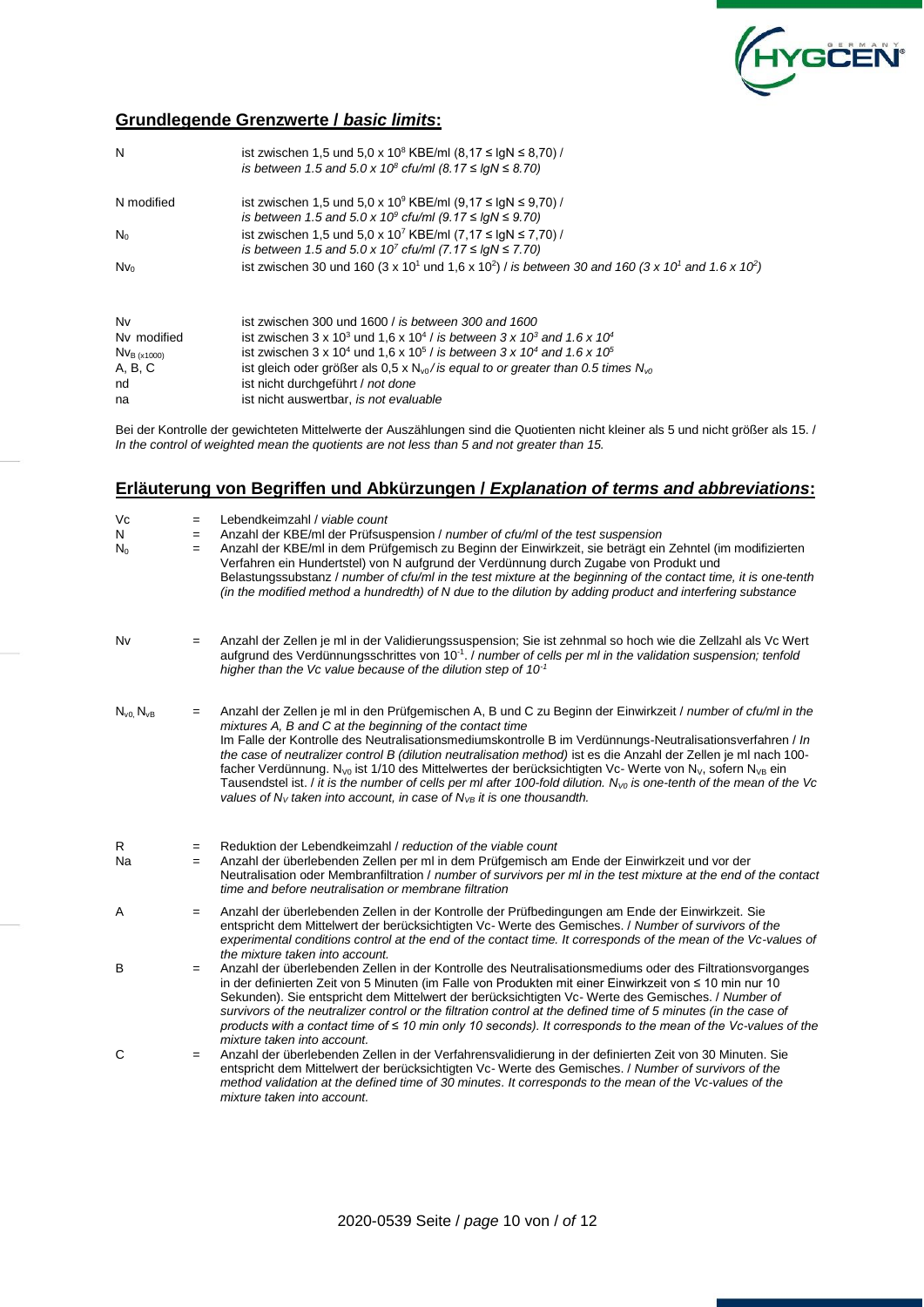

**Validierung /** 

*validation:* Alle Kontrollen und Validierungen lagen innerhalb der grundlegenden Grenzwerte / *all controls and validations were within the basic limits.*

**Abweichungen /** 

deviations: Beobachtete Abweichungen der geltenden Norm und Verfahren / *observed deviations from applicable standard and procedure:*

keine / *none*

**Unwirksame Konzentrationen /**  *ineffective* 

*concentrations: S. aureus:* 0.5% = 1min.

**Schlussfolgerung /** 

Nach EN 13727 weist das Produkt VIROL - OXY unter niedriger Belastung bei 20°C nach 1 Minute bei Verdünnung auf 2% und 1% (m/v) sowie nach 5 und 10 Minuten bei Verdünnung auf 0,5% (m/v) eine bakterizide Wirkung (≥ 5lg Reduktion) gegen die Testkeime *Staphylococcus aureus*, *Enterococcus hirae, Escherichia coli* K12, *Pseudomonas aeruginosa* und *Proteus mirabilis* auf.

*According to EN 13727, the product VIROL - OXY shows a bactericidal activity (≥ 5lg reduction) under clean conditions at 20°C in 1 minute when diluted at 2% and 1% (m/v) as well as in 5 and 10 minutes when diluted at 0.5% (m/v) for the referenced test strains Staphylococcus aureus, Enterococcus hirae, Escherichia coli K12, Pseudomonas aeruginosa and Proteus mirabilis*